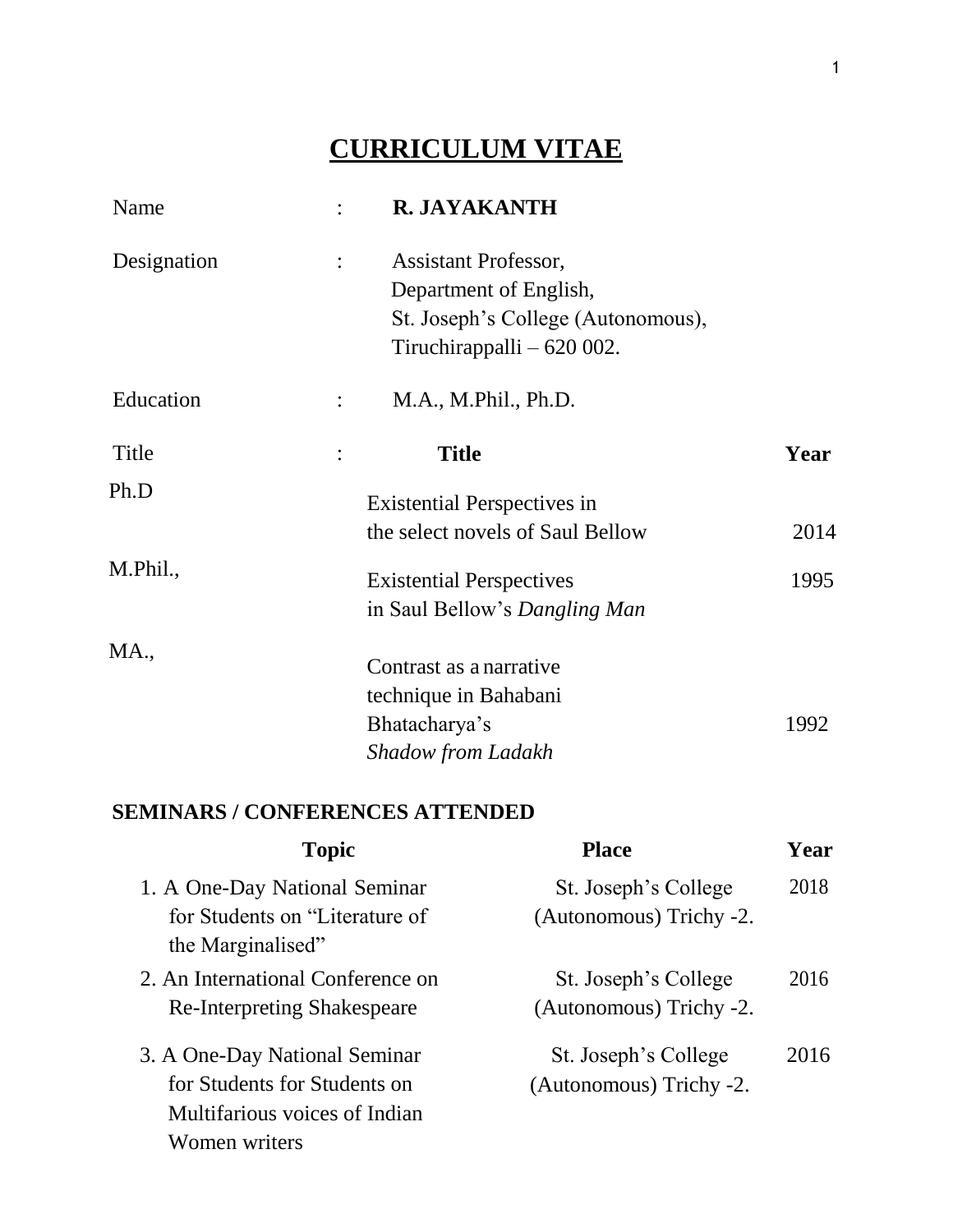| 4. Faculty orientation programme<br>on value education                                                                                                               | St. Joseph's College<br>(Autonomous) Trichy -2.       | 2016 |
|----------------------------------------------------------------------------------------------------------------------------------------------------------------------|-------------------------------------------------------|------|
| 5. Pursuing socially relevant<br><b>Possibilities and Concerns</b>                                                                                                   | St. Joseph's College<br>(Autonomous) Trichy -2.       | 2016 |
| 6. State Level Seminar on Themes<br>and Techniques of                                                                                                                | St. Joseph's College<br>(Autonomous) Trichy -2.       | 2016 |
| 7. Postmodern Writings in English                                                                                                                                    | St. Joseph's College<br>(Autonomous) Trichy -2.       | 2016 |
| 8. National Conference on Eco -<br><b>Economic and Ecocritical</b><br>issues                                                                                         | St. Joseph's College<br>(Autonomous) Trichy -2.       | 2016 |
| 9. National Conference on<br><b>Higher Education and</b><br><b>National Development</b><br>The Challenge of Expansion,<br>Quality and inclusion                      | St. Joseph's College<br>(Autonomous)<br>Trichy -2.    | 2009 |
| 10. National Conference on<br><b>Quality Enhancement and</b><br>Sustenance in Higher<br><b>Educational Institutions through</b><br><b>Six Sigma Quality Strategy</b> | St. Joseph's College<br>(Autonomous)<br>Trichy $-2$ . | 2008 |
| 11. National Seminar on<br>Digitalised Information<br><b>Exchange for Quality Sustenance</b><br>and Enhancement Among<br><b>Accredited Institutions</b>              | St. Joseph's College<br>(Autonomous)<br>Trichy - 2    | 2005 |
| 12. National Conference on<br>Current theories and their<br>Impact on teaching of<br>Literature                                                                      | St. Joseph's College<br>(Autonomous)<br>Trichy - 2    | 2005 |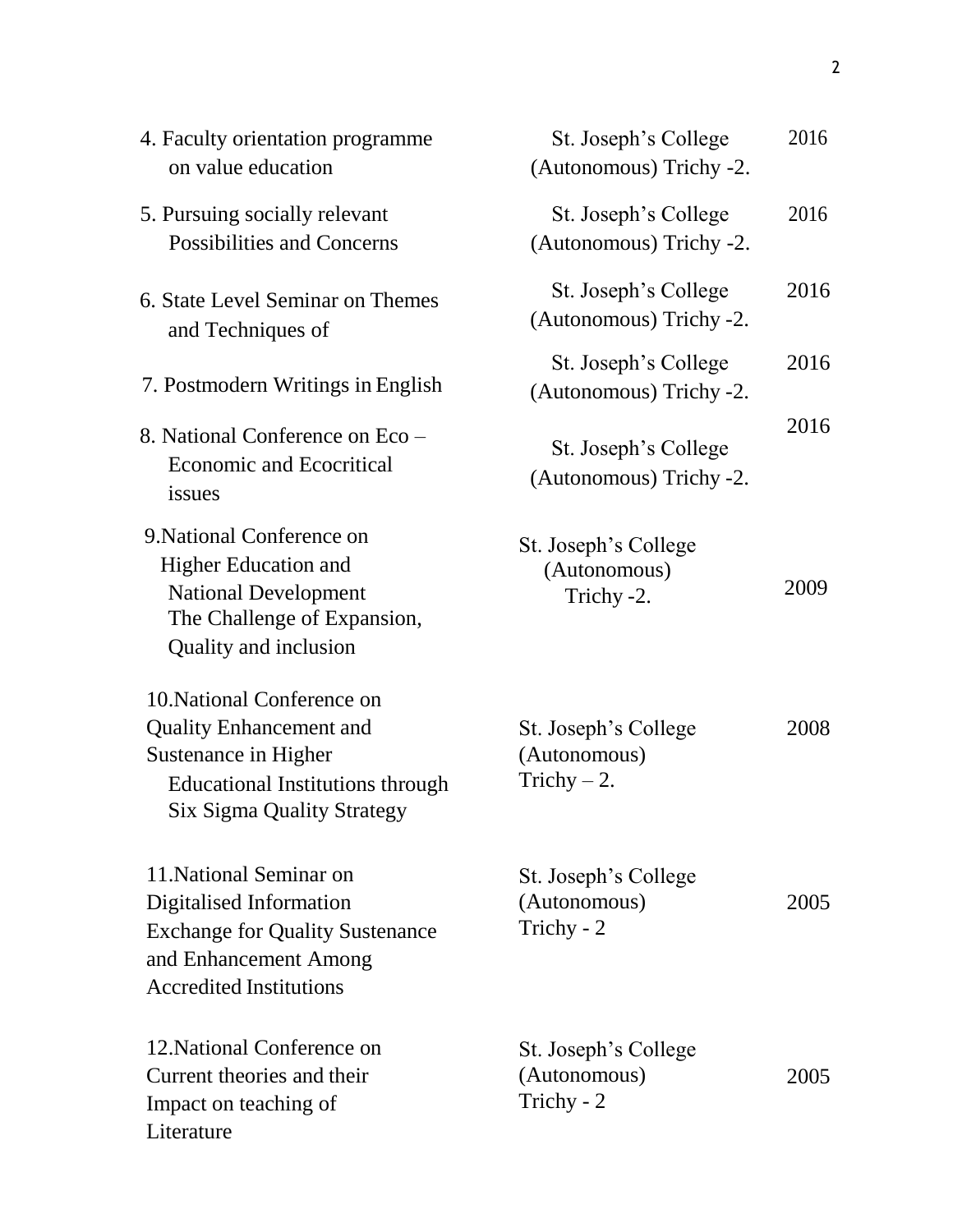| 13. National Seminar on       |
|-------------------------------|
| <b>Communal and Religious</b> |
| harmony through languages     |
| and literatures               |

St. Joseph's College (Autonomous) Trichy – 2. 1996

St. Joseph's College (Autonomous) 1994 Trichy  $-2$ .

# **RESEARCH PUBLICATIONS**

14. National Seminar

Social Change – Role

on Education for

of Autonomous

Colleges

| <b>Title</b><br><b>1.</b> Voice of the Voiceless-<br>A study of Maya Angelou's<br>I Know Why the Caged Bird sings | <b>Journal</b><br><b>RETELL</b>                      | <b>ISSN Number</b> Volume<br>ISSN 0973-404X XIX |     | Year<br>2018 |
|-------------------------------------------------------------------------------------------------------------------|------------------------------------------------------|-------------------------------------------------|-----|--------------|
| 2. Exploitation of womanhood in<br>j.m.coetzee's "disgrace"<br>(Co-author)                                        | <b>IJELLH</b>                                        | ISSN-2321-7065 VI                               |     | 2018         |
| 3. Portrayal of women in the select<br>novels of Saul Bellow                                                      | Book:<br>Gender<br>Justice in<br>Tamil<br>Literature | ISBN:978-81-<br>92288-2-8-4                     |     | 2015         |
| 4. Angst of the lady love in the<br>select poems of Neythal and<br>Palai in Kurunthogai                           | <b>HERMES</b>                                        | $0975 - 3516$                                   | VII | 2015         |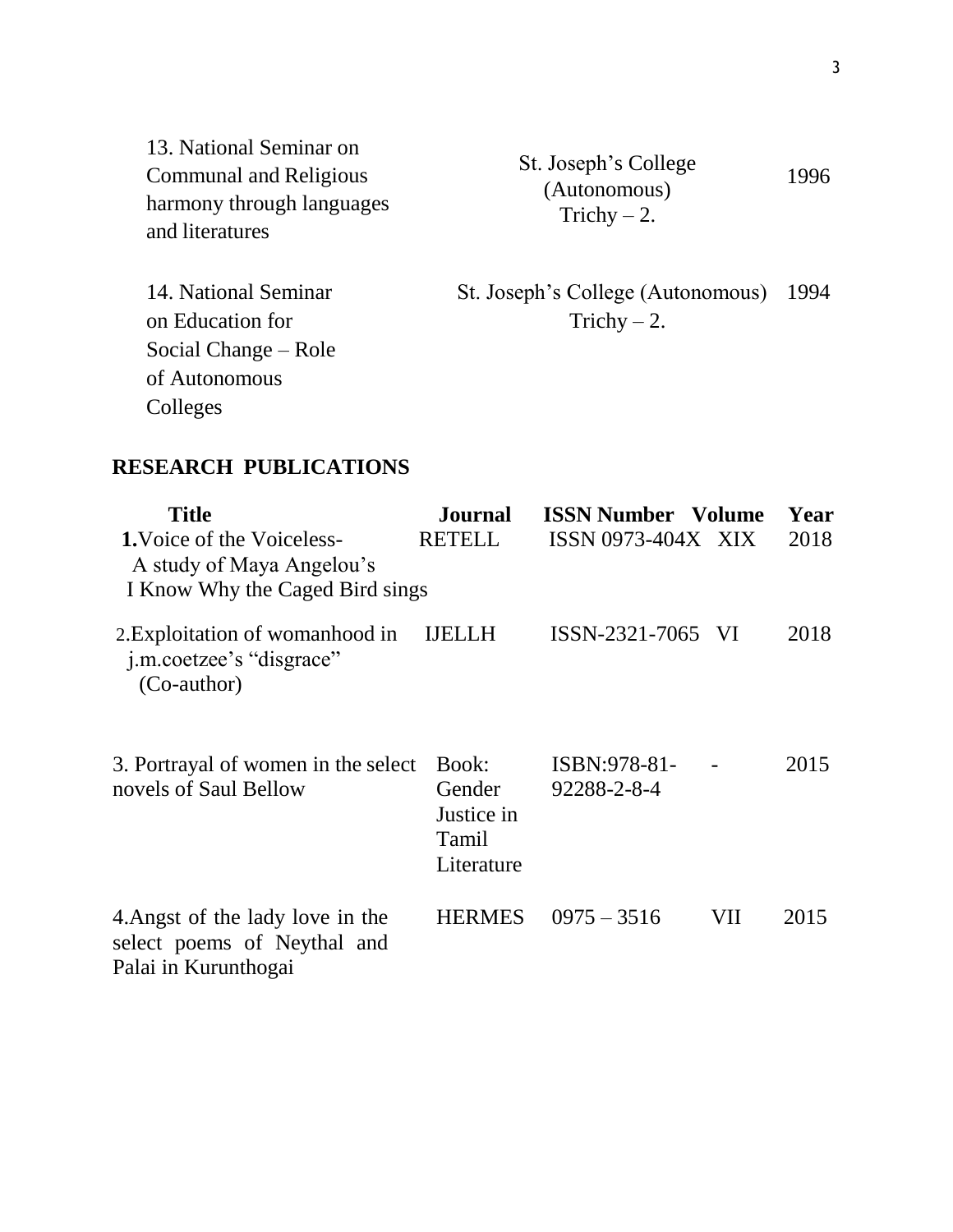| 5. The role of the cities in the select<br>novels of Saul Bellow                       | <b>HERMES</b> | $0975 - 3516$ | Ш | 2011 |
|----------------------------------------------------------------------------------------|---------------|---------------|---|------|
| 6.A Postmodern study<br>on the theme of Paranoia<br>in Saul Bellow's <i>The Victim</i> | <b>HERMES</b> | $0975 - 3516$ | V | 2012 |
| 7.A critical study of the Existential<br>Perspectives in Saul Bellow's<br>Dangling Man | <b>HERMES</b> | $0975 - 3516$ | Н | 2009 |

# **SPECIAL LECTURES AND TALKS**

| <b>Topic</b>                                                        | <b>Place</b>                                                                                   | Year |
|---------------------------------------------------------------------|------------------------------------------------------------------------------------------------|------|
| 1. Existentialism                                                   | Department of English, St.Joseph's                                                             | 2019 |
| 2. The Nuances of<br>Existentialism                                 | College, Trichy.                                                                               | 2018 |
| 3. Existentialism                                                   | Department of English, St. Joseph's<br>College, Trichy.                                        | 2017 |
| 4. Duties and Responsibilities<br>of Police Receptionist            | Inservice Training Centre, Crawford, 2016<br>Trichy.                                           |      |
| 5. Personality Development<br>and Stress management                 | Inservice Training Centre, Crawford, 2016<br>Trichy.                                           |      |
| 6. Communication Skills                                             | Department of Hindi and French<br>St. Joseph's College<br>Trichy -2.                           | 2012 |
| 7. A Bird's Eye view<br>of the selected Poems<br>of Emily Dickinson | Vista English club<br>Chidambaram Pillai College<br>for Women<br>Mannachanallur, Trichy $-5$ . | 2011 |
| 8. Effective Communication                                          | <b>Oxford Engineering College</b><br><b>Management studies</b>                                 | 2011 |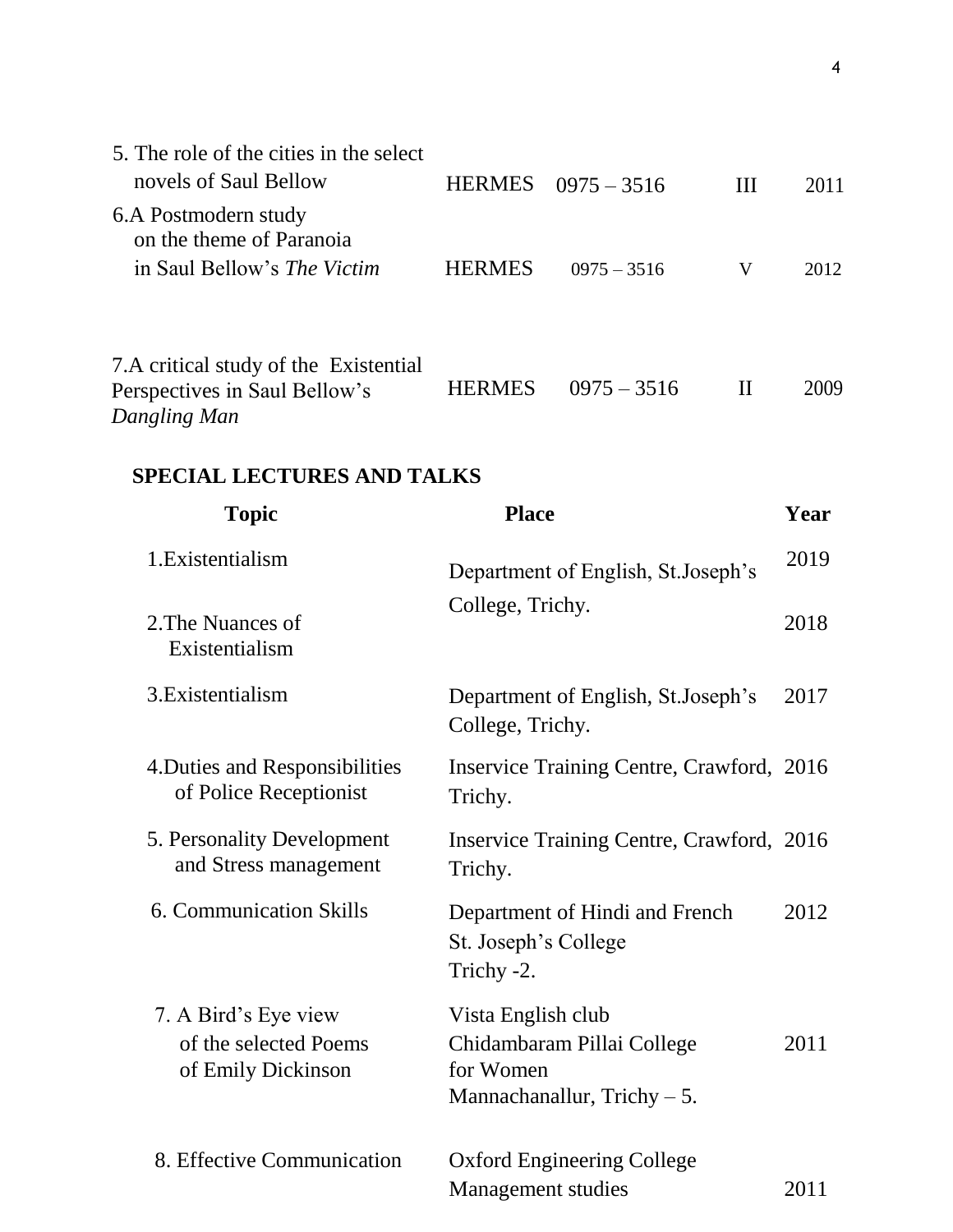Karumandapam, Trichy – 9. 9. Interpersonal skills Aurora Club, Department of English 2009 Cauvery College for Women, Trichy-18.

#### **WORKSHOP ATTENDED**

| <b>Topic</b>              | <b>Place</b>                    | Year |
|---------------------------|---------------------------------|------|
| English Curriculum Design | UGC-Academic staff College      |      |
| and Testing Methodology   | <b>Bharathidasan University</b> | 2011 |
|                           | Trichy-23                       |      |

# **IN- SERVICE TRAINING PROGRAMMES / ORIENTATION PROGRAMMES**

|                                                                           | <b>Place</b>                                                               | Year |
|---------------------------------------------------------------------------|----------------------------------------------------------------------------|------|
| 1. Refresher course in English<br>Language and Literature<br>Batch - XXII | University of Madras, Chennai                                              | 2017 |
| 2. Refresher course in Language Madurai Kamaraj University                |                                                                            | 2013 |
| and Literary Theories                                                     |                                                                            |      |
| 3. Orientation Programme<br><b>For Research Scholars</b>                  | St. Joseph's College (Autonomous)<br>Trichy - 2                            | 2011 |
| 4. 67 <sup>th</sup> Orientation Programme                                 | UGC-Academic staff College<br><b>Bharathidasan University</b><br>Trichy-23 | 2010 |
| 5. Education for 2000                                                     | St. Joseph's College (Autonomous)<br>Trichy -2                             | 1999 |

### **BOOK CO – AUTHORED**

| <b>Book</b>                                   | Year |
|-----------------------------------------------|------|
| Trend – Setter for General English Students   | 2018 |
| Spectrum of skills in English (volume $-$ II) | 2012 |